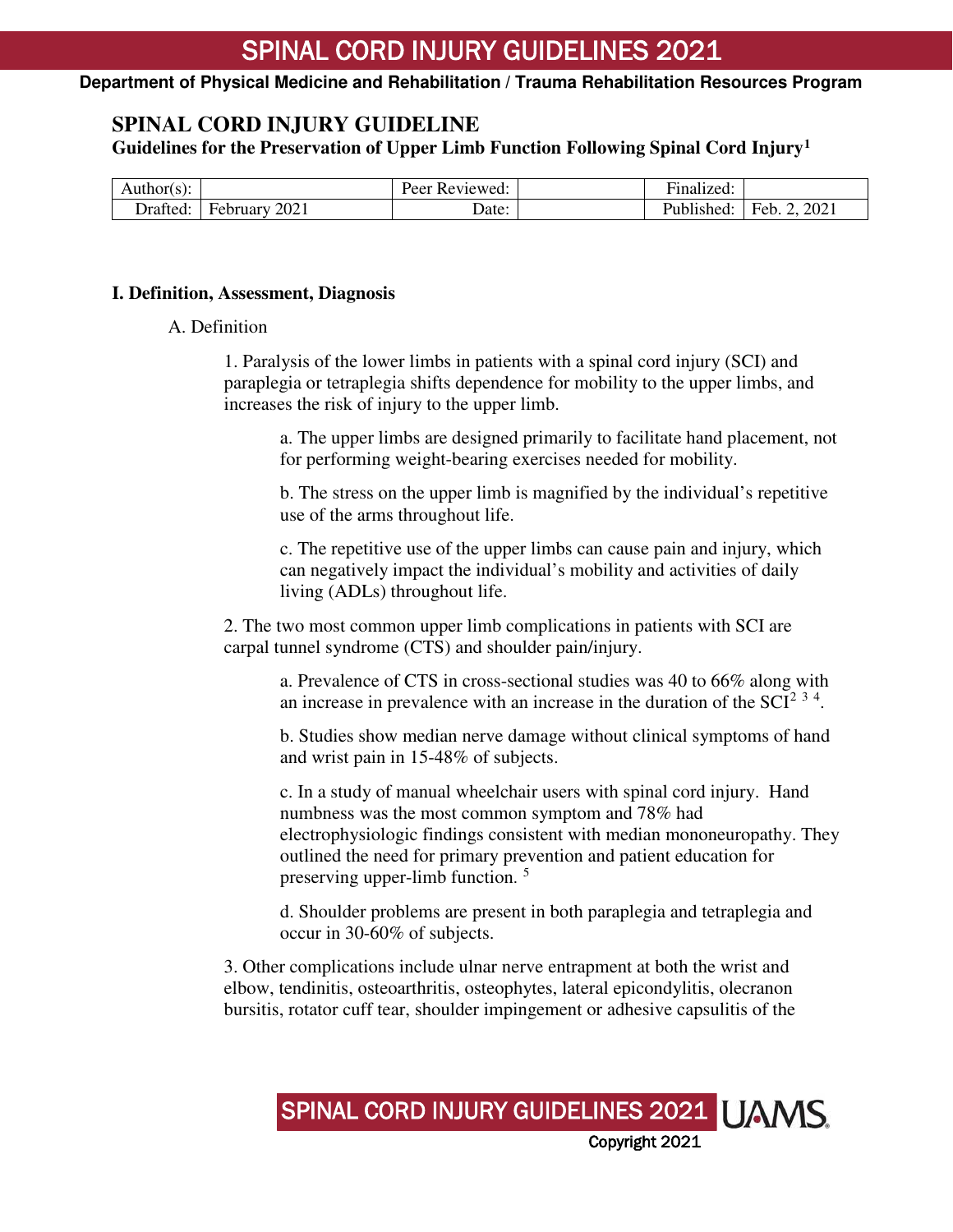#### **Department of Physical Medicine and Rehabilitation / Trauma Rehabilitation Resources Program**

glenohumeral joint, recurrent shoulder dislocations, bicipital tendinitis, and myofascial pain syndrome involving the cervical and thoracic paraspinals.

4. Patients who suffer from SCI at an older age may experience functional changes more quickly than those injured at a younger age.

5. The factors that increase SCI patients' risk for upper limb injury include:

- a. Changes in medical status, including pregnancy
- b. New medical problems, such as heart disease
- c. Significant weight gain

#### B. Assessment

1. Patient's function, ergonomics, equipment, and level of pain should be assessed routinely. This assessment should include evaluation of:

a. Subject with an updated history and physical exam

b. Equipment (wheelchair and transfer device)

c. Wheelchair transfer and propulsion techniques

2. Assess the patient's environment, obtain the appropriate equipment, and modify the home according to Americans with Disabilities Act (ADA) standards.

3. The following should be assessed in patients with chronic musculoskeletal pain:

- a. Etiology of the pain
- b. Pain intensity
- c. Functional capacity or limitations
- d. Psychosocial distress caused by the condition

1) Assess for changes in sleep, as lack of sleep can contribute to psychosocial distress.

2) Assess for abuse of alcohol, illicit substances, and/or prescription medications.

4. Assess psychosocial adjustment to an upper limb injury and administer treatment if necessary. Special emphasis should be given to the detection of mood and adjustment disorders.

C. Diagnosis

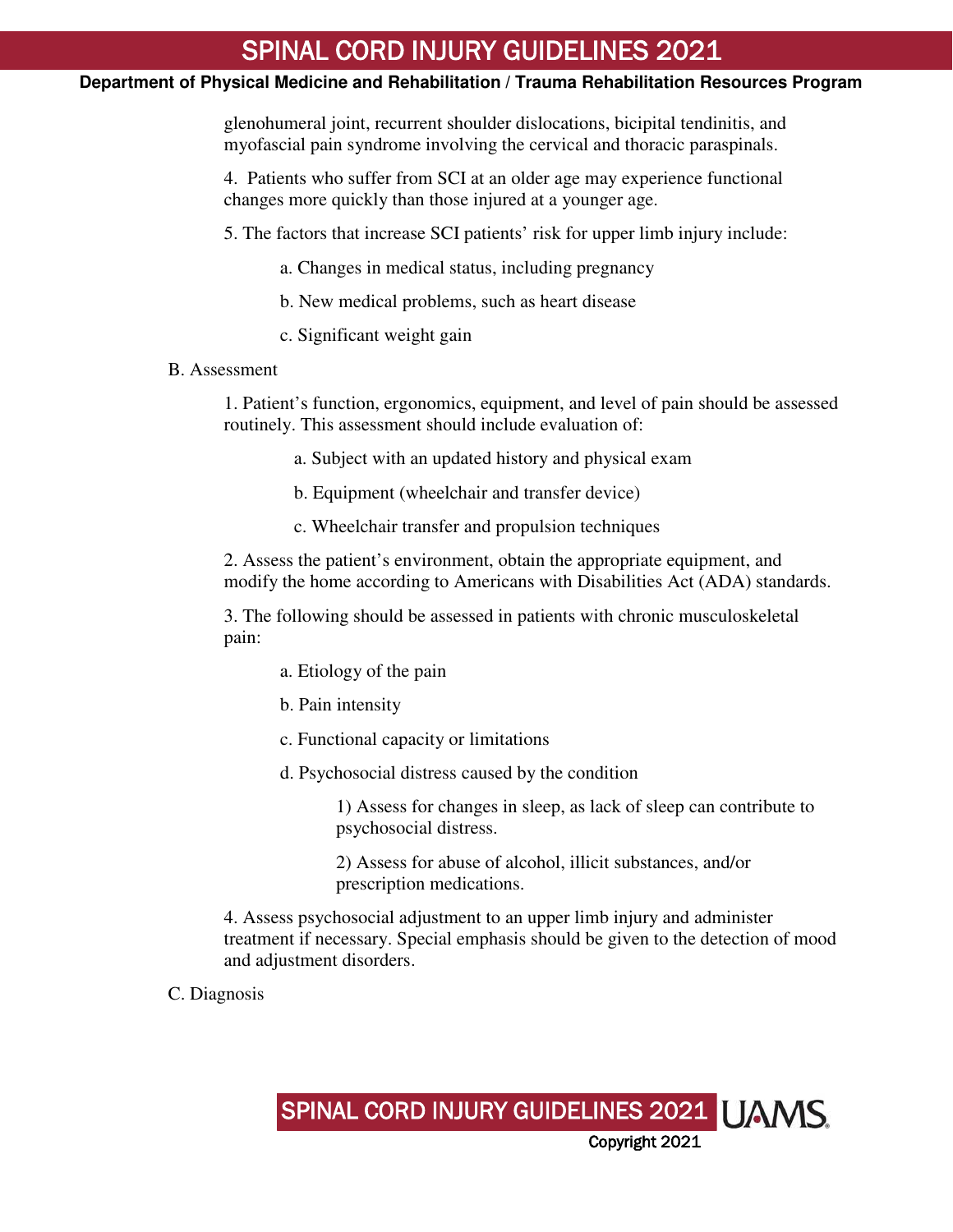#### **Department of Physical Medicine and Rehabilitation / Trauma Rehabilitation Resources Program**

1. CTS and nerve entrapment can be diagnosed by signs and symptoms and/or Electromyography/nerve conduction study (EMG/NCS).

2. Shoulder pain assessment requires a thorough history and physical exam, followed by an assessment with ultrasound, EMG/NCS's and/or radiologic tests.

#### **II. Management and Treatment Recommendations**

A. Management/Treatment

1. Minimize the frequency of repetitive upper limb tasks. This can be achieved by:

a. Decreasing the frequency of propulsive stroke during wheelchair propulsion

b. Decreasing the number of transfers per day

c. Switching to a power wheelchair or power assist, if appropriate. This does not mean patients should decrease all activity, as staying active is an important component of pain management. It allows someone to be in control and more deliberate about their activity and exercise program.

2. Minimize the force required for upper limb tasks. This can be accomplished by:

a. Maintaining an ideal body weight

b. Improving wheelchair propulsion techniques and seating position in a manual wheelchair

c. Ensuring optimal biomechanics during weight bearing

d. Switching to a power wheelchair when appropriate

e. Minimizing exposure to high loads with light weight (K0004 30-35 lbs.) ultra-light weight (K0005  $\leq$  30 lbs.) manual wheelchair

> 1) Higher force applied to the push rim on a wheelchair increases the risk for median nerve injury.

2) Increased motion at the wrist during wheelchair propulsion is associated with healthier median and ulnar nerves as long as the increased range of motion is associated with decreased forces during propulsion.<sup>[6](#page-10-5)</sup>

3. Minimize positions that increase the patient's risk for injury.

a. Avoid potentially injurious positions of the wrist, especially maximum extension when weight bearing during transfers.

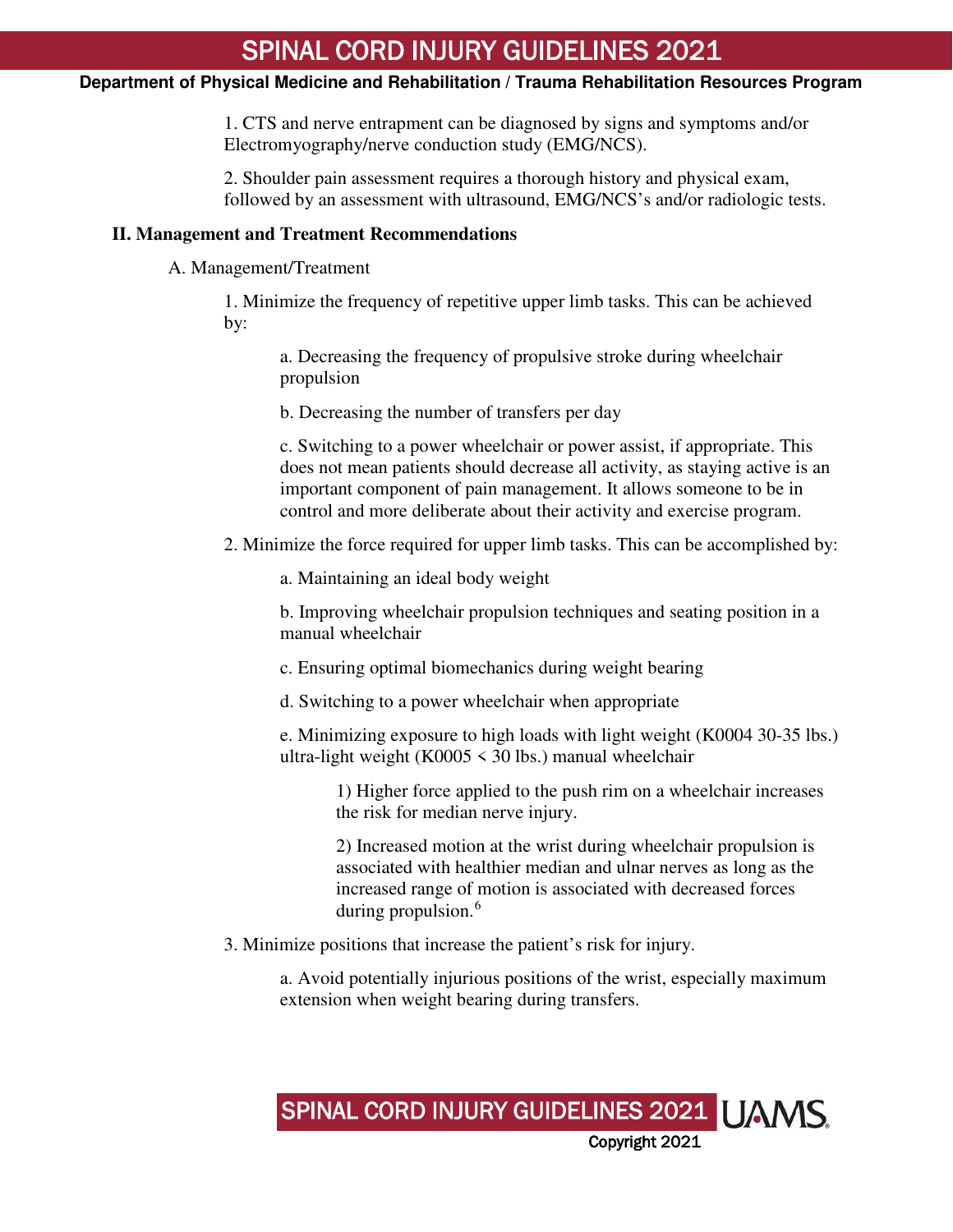#### **Department of Physical Medicine and Rehabilitation / Trauma Rehabilitation Resources Program**

b. Avoid positioning the hand above the shoulder. This leads to higher forces in the shoulder, impingement of rotator cuff tendons, and increases the risk of pain and injury to the shoulder.

c. Avoid positions that increase the risk for shoulder injury, especially extreme internal rotation with abduction and/or forward flexion.

4. Wheelchair selection, adjustments and training:

a. Consider a power wheelchair or Power assist options to prevent repetitive injuries in high-risk patients.

> 1) High-risk patients include those complaining of upper limb pain, those who have already sustained an upper limb injury, are obese, are elderly, or live in a challenging environment.

2) Power wheelchair use increases the risk for weight gain and upper limb deconditioning.

b. For SCI patients who will use a manual wheelchair, provide a highstrength, fully customizable wheelchair made of the lightest material available. Lighter weight wheelchairs are recommended because they:

1) require less force to propel.[7](#page-10-6)

2) are more customizable to the person to improve propulsion mechanics.

3) are made of better components which last longer and dampen vibration which can damage the spine and shoulder

4) cost less to operate because they last longer and have fewer catastrophic failures.<sup>[8](#page-10-7)</sup>

c. Move the rear axle as far forward as possible without compromising user stability.

> 1) An axle that is farther forward decreases rolling resistance and thus increases propulsion efficiency. This results in less muscle effort, smoother joint excursions, and lower stroke frequencies.

2) The axle should be moved farther forward in increments to prevent compromising user stability.

d. Adjust the rear axle so that when the hand is placed at the top center of the pushrim, the angle between the upper arm and forearm is between 100 and 120 degrees.

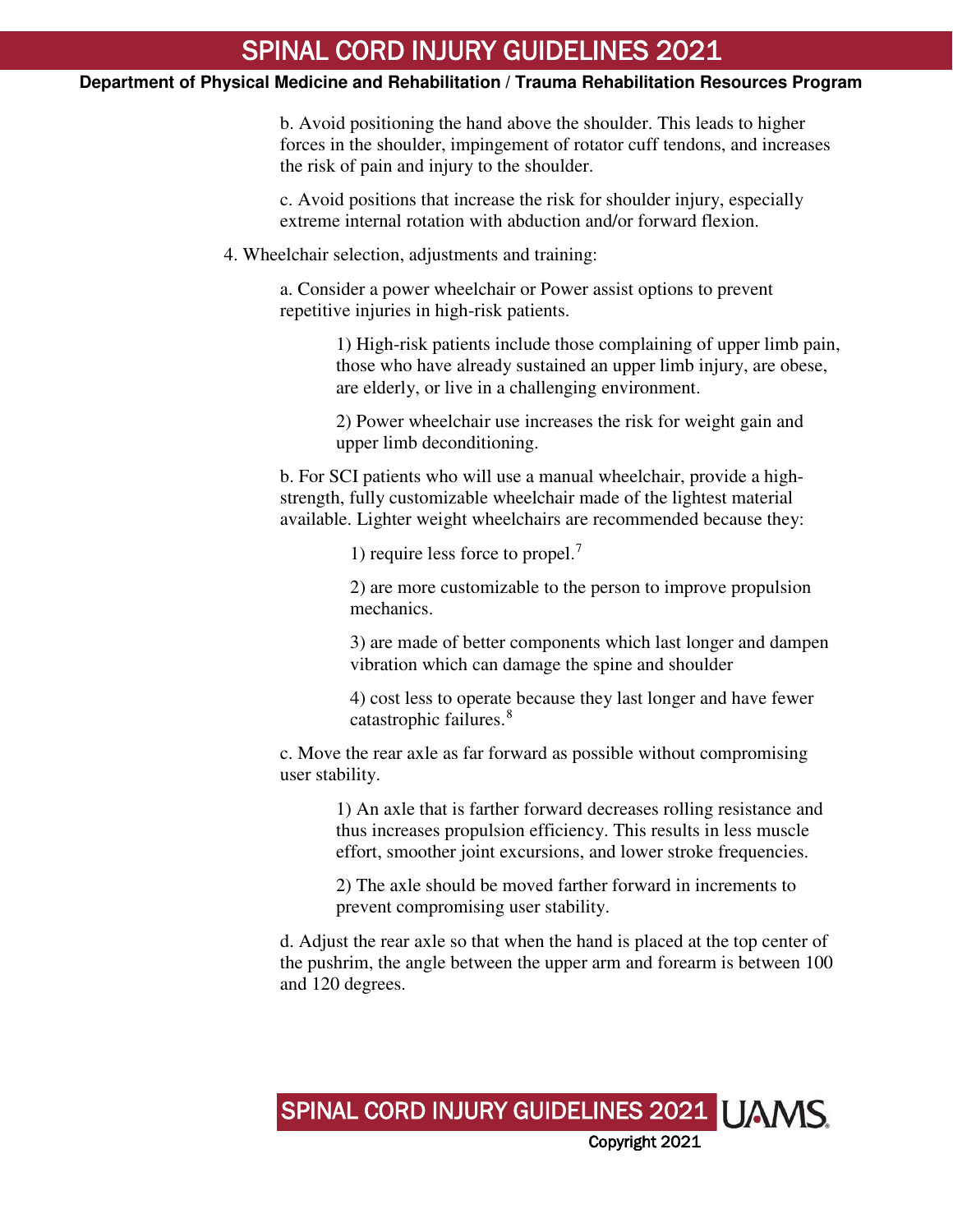#### **Department of Physical Medicine and Rehabilitation / Trauma Rehabilitation Resources Program**

e. Adjust seating and trunk support to provide a stable base for the upper extremities. Instability or falls when reaching for objects increase risk of injury and energy expenditure.

> 1). Stabilize the pelvis first, then the lower extremity and finally the trunk.

2) Stabilize the pelvis with a cushion that provides postural support and good pressure distribution. $910$  $910$ 

3) If spine and/or pelvic deformities are flexible and not fixed promote a neutral, midline pelvis and normal cervical and lumbar lordosis.

4) Accommodate fixed deformities of pelvis, legs, and trunk with the goal of good balance to allow performance of ADLs.

5) Provide trunk support as high as needed to allow for functional activities at the wheelchair level.

6) Make special accommodations for individuals with tetraplegia with head forward and kyphotic position through shape and angle of back support to allow for improved reaching and stability.<sup>[11](#page-11-2)</sup>

7) If C4 and higher SCI, provide full forearm and hand support to decrease subluxation of shoulder.

5. Appropriately position the arm in bed and in a mobility device for patients with upper limb paralysis and/or pain in order to avoid decreased range of motion and associated upper limb pain/injury using the following principles:

a. Avoid direct pressure on the shoulder.

b. Provide support to the upper limb at all points.

c. Position the upper limb in abduction and external rotation when the patient is regularly supine.

d. Avoid pulling on the arm when positioning patients by hold the patient at the lower portion of the scapula.

e. The primary goal of positioning is to prevent pain.

6. For SCI patients who use power wheelchairs and have upper limb function, provide seat elevation or a standing position. This helps prevent injury from reaching overhead<sup>[12](#page-11-3)</sup> as the person can be elevated to the height of the object. Standing or a seat elevator on the power wheelchair also helps increase the likelihood of a level or downhill transfer $^{13}$  $^{13}$  $^{13}$ .

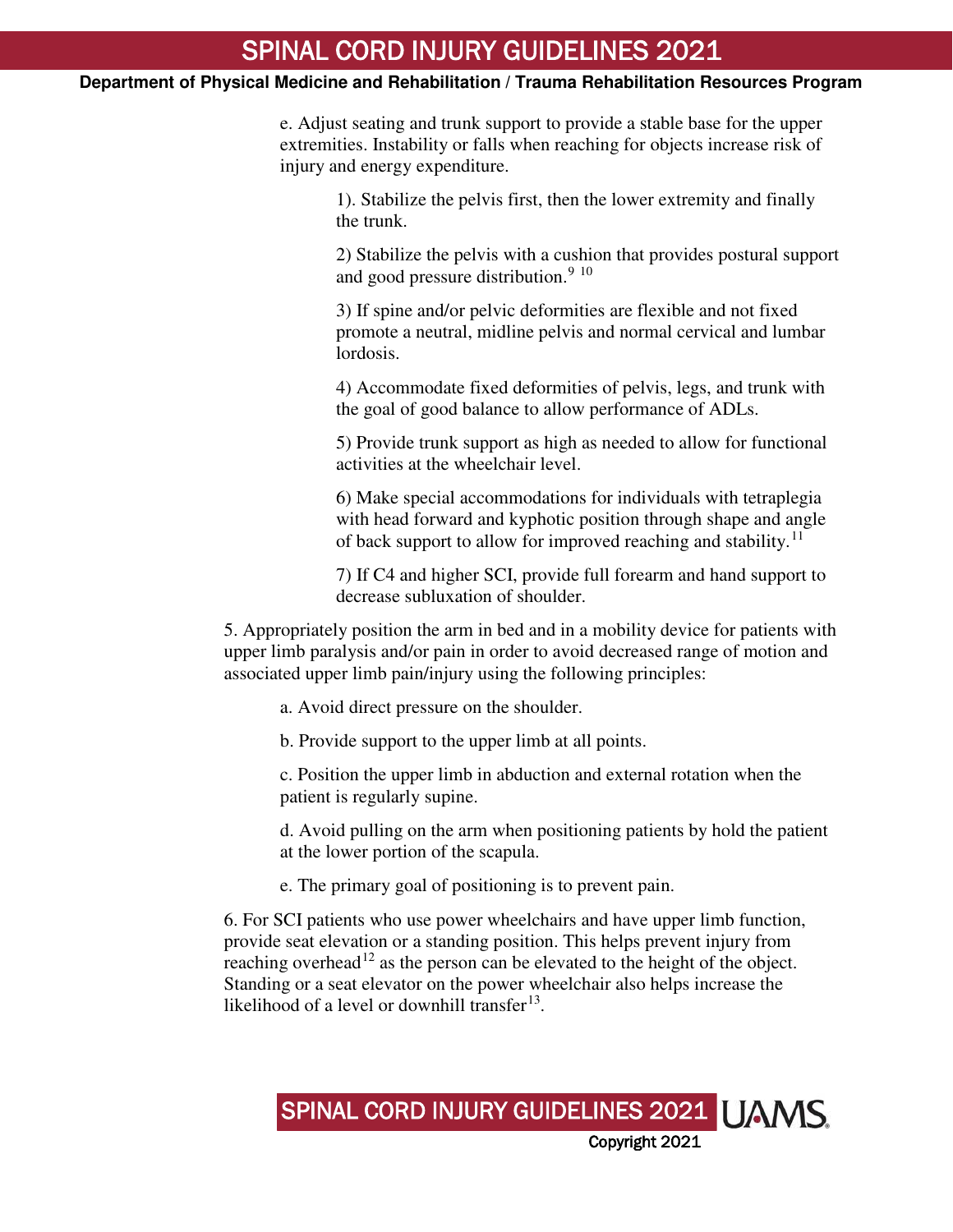#### **Department of Physical Medicine and Rehabilitation / Trauma Rehabilitation Resources Program**

7. All patients with SCI should consider using a transfer-assist device (i.e. sliding board, patient lift, power seat elevator), especially if they have arm pain and/or upper limb weakness, are pregnant, or are obese. The use of a transfer aid will decrease the wear and tear on the shoulder joint with transfers.

8. Management of musculoskeletal upper limb injuries in SCI patients is nearly identical to management of the unimpaired population.

9. Treat acute pain as early as possible to prevent the development of chronic pain.

10. A medical and rehabilitative approach to initial treatment should be considered for non-traumatic upper limb injury in patients with SCI before surgery is considered.

11. Because it is difficult for SCI patients to achieve relative rest of an injured or postsurgical upper limb, consider the following:

a. Use of resting night splints in a neutral position in carpal tunnel syndrome

b. Modifications to the home or additional assistance

c. If pain cannot be relieved or if complete rest is indicated, admission to a medical facility may be warranted to provide help for all transfers and mobility.

12. Emphasis should be placed on maintaining optimal range of motion during rehabilitation from upper limb injury.

13. When upper limb injury or pain is present, alternative techniques for activities should be considered.

14. If pain relief does not occur with treatment, further work-ups and treatments are appropriate.

15. If the patient has chronic neuro-musculoskeletal pain, has failed to regain functional capacity with medical and rehabilitative treatment, and if the likelihood of a successful surgical and functional outcome outweighs the likelihood of an unsuccessful procedure, surgery should be considered.

a. Consider surgery if the condition shows no improvement after three months of non-operative management.

b. Tendon transfer surgery involves surgical transfer of the distal tendon from an innervated muscle into the tendon of a paralyzed muscle to restore movement.

1) Common procedures and muscles used:<sup>[14](#page-11-5)</sup>

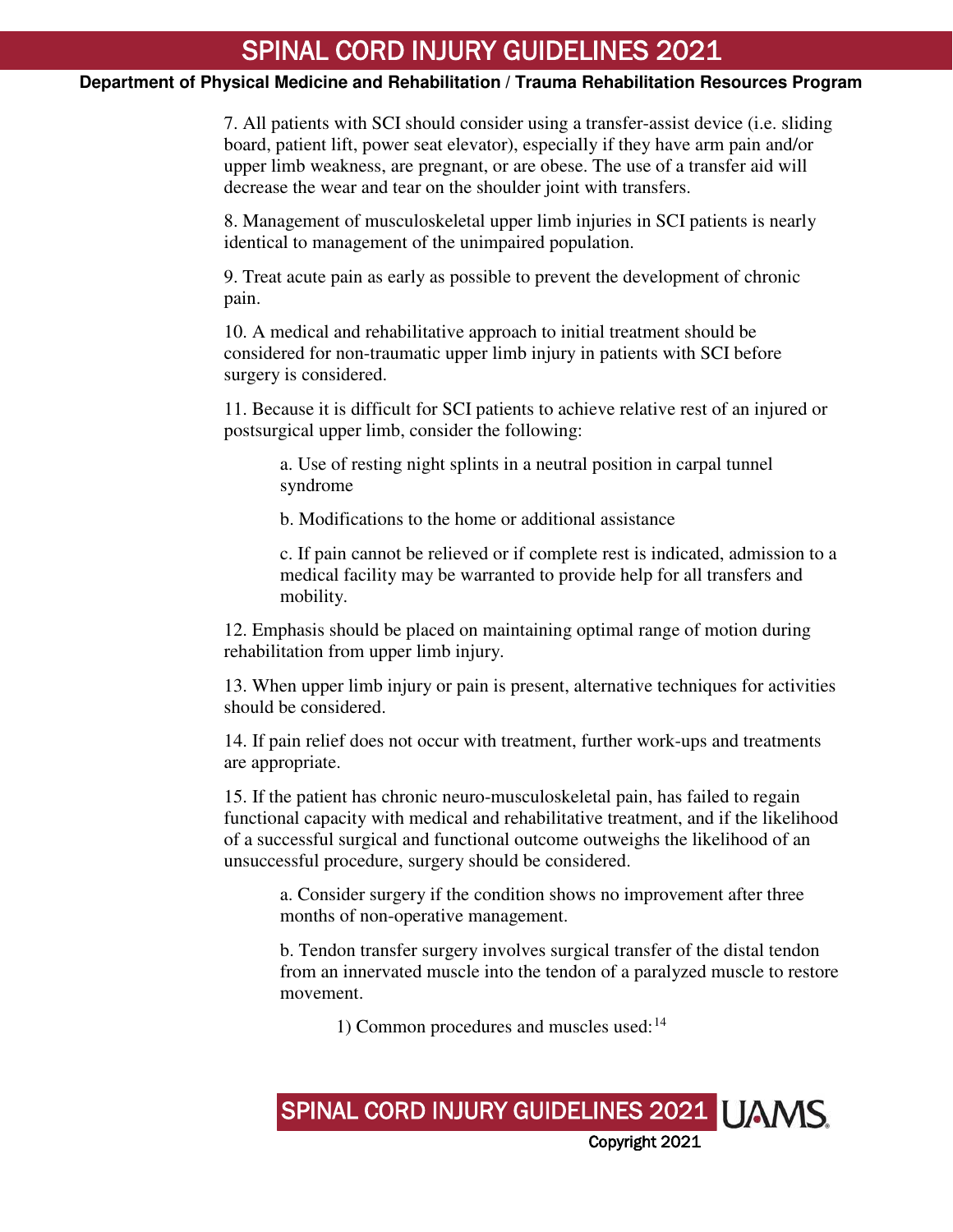#### **Department of Physical Medicine and Rehabilitation / Trauma Rehabilitation Resources Program**

a) to achieve active elbow extension - either a biceps brachii to triceps brachii or a deltoid to triceps brachii;

b) to achieve wrist extension or finger flexion - the brachioradialis can be used for a transfer into either wrist or finger extensors or thumb or finger flexor.

2) Other muscles available for transfer, depending on the level of SCI, include extensor carpi radialis longus, pronator teres, flexor carpi radialis, and palmaris longus.

c. Nerve transfer surgery uses expendable donors (e.g., teres minor, deltoid, supinator, and brachialis) innervated above the level of the spinal cord injury to restore volitional control of missing function such as elbow extension, wrist extension, and/or hand function (posterior interosseous nerve or anterior interosseous nerve/finger flexors reinnervated). Early results of these procedures are encouraging.<sup>[15](#page-11-6)</sup>

> 1) Distal nerve transfer might have a better result than a proximal transfer because of the reduced time needed for the growing axons to reach the muscle, ensuring prompt reinnervation before permanent muscle damage occurs from chronic denervation.

2) This technique for SCI is still in its infancy but it offers several advantages over the traditionally used tendon transfers:<sup>[16](#page-11-7)</sup> a) nerve transfers do not require prolonged immobilization;

b) they provide greater functional gain for a given transfer;

c) reconstruction of several facets of upper limb function can potentially be performed in a single stage.

16. Operate on upper limb fractures to stabilize the fracture if indicated to allow for early mobilization of the patient and to facilitate rehabilitation.

17. Treat chronic pain in an interdisciplinary fashion, incorporating multiple modalities based on symptoms.

a. Pharmacotherapy

1) Non-opioid analgesics (acetaminophen and NSAID's) are effective for mild to moderate musculoskeletal pain.

SPINAL CORD INJURY GUIDELINES 2021 | JAMS

Copyright 2021

2) Opioid analgesics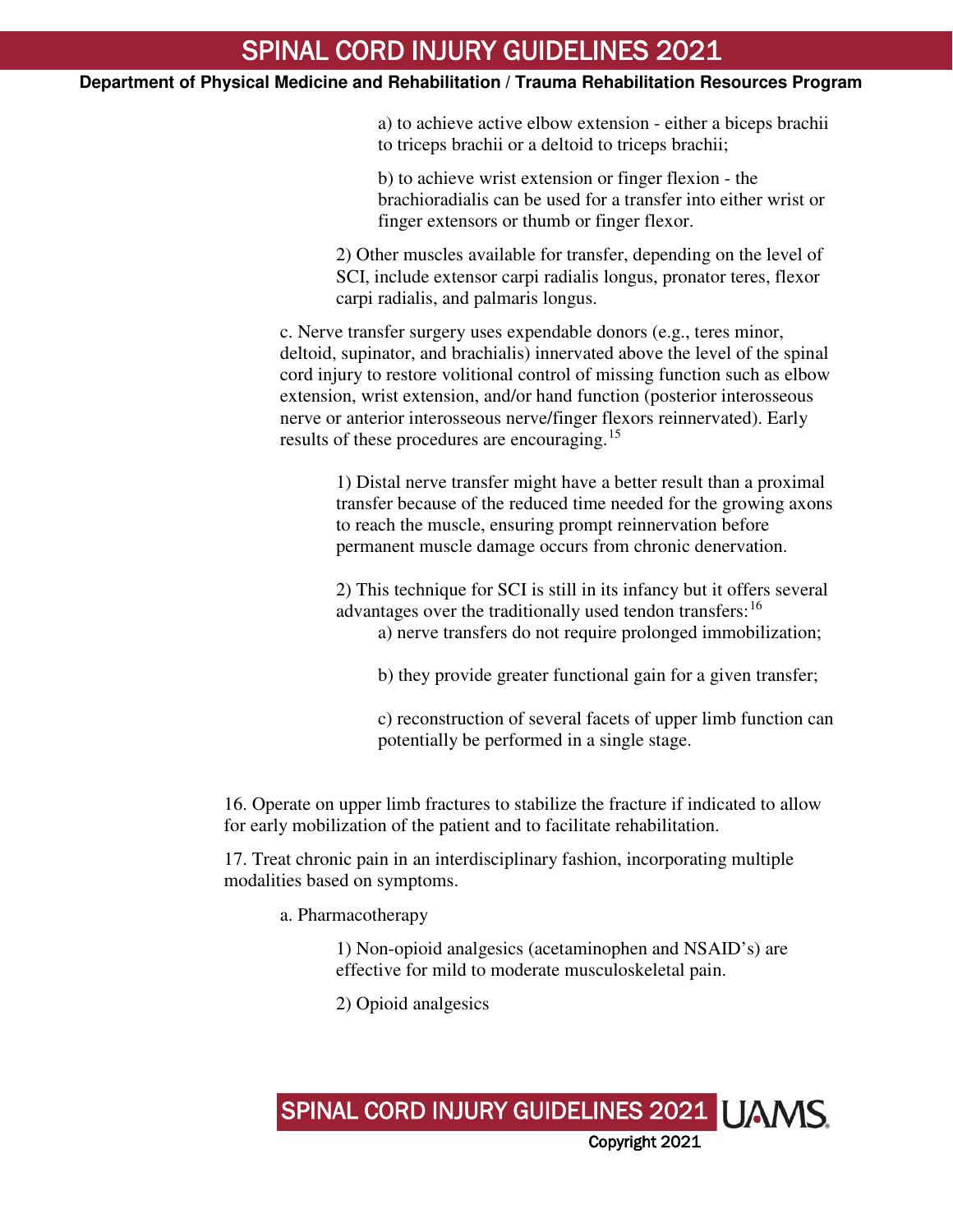#### **Department of Physical Medicine and Rehabilitation / Trauma Rehabilitation Resources Program**

a) These medications should only be tried when other pharmacological options have failed to reduce pain.

b) Assess for history of substance abuse.

c) Monitor closely for side effects. Constipation and respiratory suppression being the most significant.

d) Discontinue by slowly tapering the dose to avoid withdrawal symptoms.

3) Adjuvant medications (antidepressants, anticonvulsants, muscle relaxants and corticosteroid injections)

b. Physical interventions

1) Corticosteroids can facilitate physical activity for cases in which inflammation and/or moderate to severe pain impedes implementation of an exercise program.

2) Prolotherapy has been shown to improve pain, disability, isometric strength, and shoulder AROM in patients with refractory chronic rotator cuff disease in patients without SCI in a one year follow up study<sup>[17](#page-11-8)</sup>.

3) Platelet rich plasma (PRP) has been shown to be a promising alternative treatment option in the nonoperative management of shoulder tendinopathy in individuals with spinal cord injury.<sup>[18](#page-11-9)</sup>

c. Psychological interventions. The use of Cognitive-Behavioral Therapy can produce changes in the pain experience and help with pain management.

18. Manual wheelchair users with chronic upper limb pain should be encouraged to consider using a power wheelchair.

#### B. Restrictions

1. Beware of possible negative interactions if the patient uses complementary and/or alternative medicine techniques.

2. Use narcotic medication sparingly and only to address acute pain issues. Due to the risk of habituation, risk of addiction and the effect narcotics will have on the bowel program.

3. Avoid strengthening and stretching activity if painful or if range of motion is severely restricted.

4. Avoid maneuvers and activity that cause shoulder impingement.

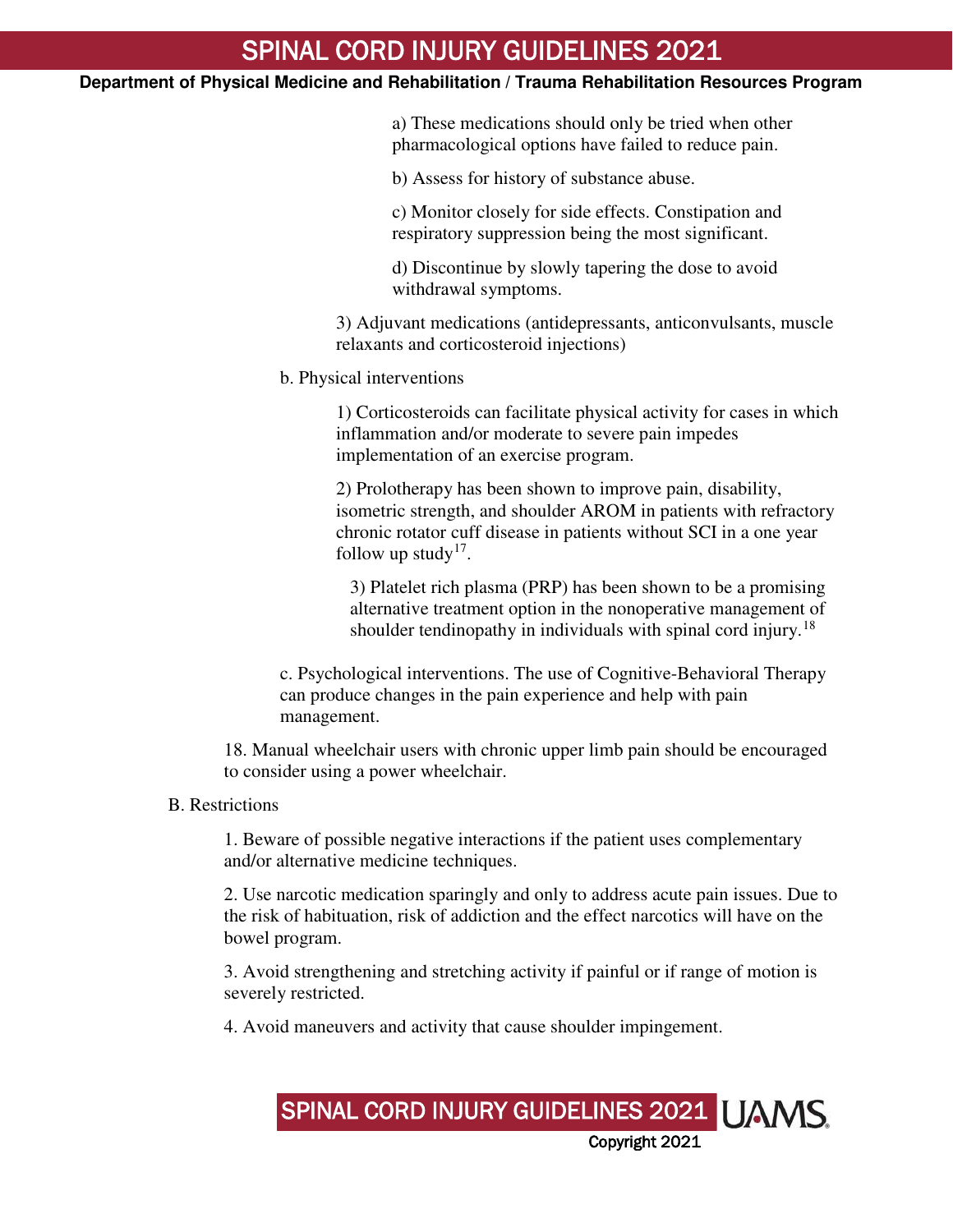#### **Department of Physical Medicine and Rehabilitation / Trauma Rehabilitation Resources Program**

#### **III. Prevention and Education**

A. Educate patients and healthcare providers about the risk of upper limb pain and injury post-SCI, available treatment options, the importance of maintaining fitness, and means of prevention.

B. Wheelchair push mechanics need to be taught. Educate wheelchair users to:

1. Use long, smooth strokes to limit the frequency and high impact force on the push rim as rapid and more frequent loading of the upper extremity are associated with impaired function of the median nerve.<sup>[19](#page-11-10) [20](#page-11-11)</sup>

2. Allow the hand to drift down naturally, keeping it below the pushrim when not in actual contact with the pushrim of the wheelchair.

C. Advise SCI patients who perform independent transfers to:

1. Perform level transfers when possible. Transfer surfaces should be either at equal height or downhill, as uphill transfers increase forces in the upper limbs.<sup>[21](#page-11-12)</sup>

2. Avoid positions that increase the likelihood of nerve impingement, especially avoid positions where the arm is internally rotated, abducted and flexed forward. $^{22}$  $^{22}$  $^{22}$ 

3. Avoid placing hands on a flat surface during transfers when a handgrip is available.

a. This helps mitigate wrist pressure and the development of CTS.  $^{23}$  $^{23}$  $^{23}$ 

b. Allow the fingers to drape over the edge of the surface or use a closed fist maneuver.

c. To preserve tenodesis in individuals with C7 and above SCI if wrist extended, then keep fingers flexed.

4. Vary the transfer technique and the arm that leads.

a. The trailing arm performs more work and experiences greater force than the leading arm.  $24\overline{25}$  $24\overline{25}$  $24\overline{25}$  $24\overline{25}$ 

b. Repetitive transfers in the same position can lead to upper limb injury by putting increased pressure on the vasculature of the rotator cuff, leading to tendon degeneration.

c. Flexing the trunk forward over the weight-bearing arms while protracting and depressing the scapula reduces the vertical distance between shoulders and buttocks and more weight is borne through the glenoid with reduced risk of impingement.[26](#page-11-17)

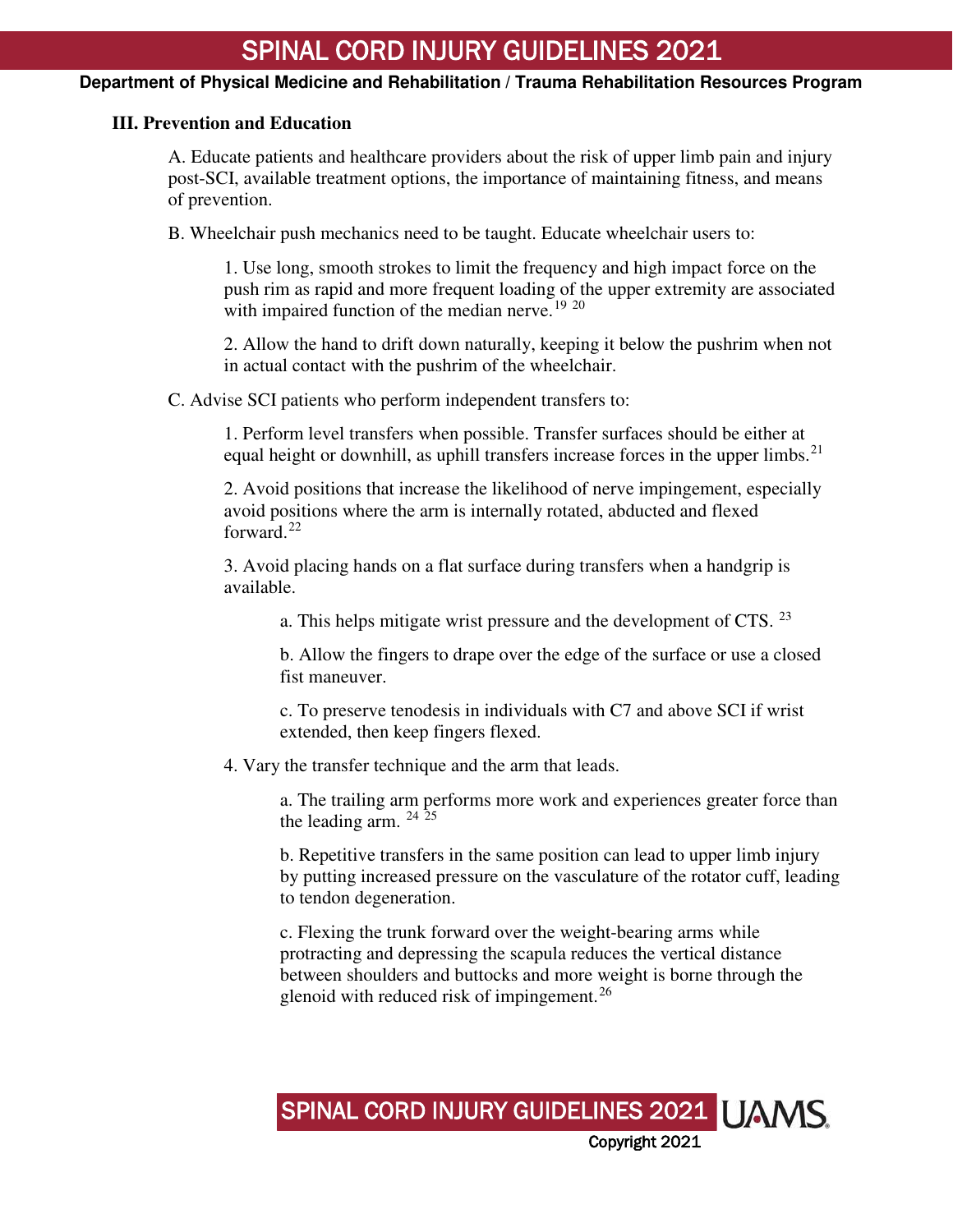#### **Department of Physical Medicine and Rehabilitation / Trauma Rehabilitation Resources Program**

5. When performing weight-shifting or pressure relief maneuvers when sitting in the wheelchair, use a variety of methods to avoid overuse injury: forward leaning, side-to-side shifting and depression style maneuvers.

D. Strongly encourage individuals with arm pain and/or upper limb weakness to use a transfer-assist device.

> 1. These devices are effective in reducing forces on the joints and tendons of the upper extremity with transfers in individuals with SCI who have shoulder pain, excessive body mass/fat, pregnancy, muscle weakness, and poor exercise capacity.

2. In individuals with higher level SCI a sliding board will reduce the force needed for lateral movement and is even better in friction reducing surfaces.<sup>[27](#page-11-18)</sup>

3. Sliding board transfers allow the transfer motion to be broken into smaller movements, which can reduce injurious forces. $28$ 

4. Use of mechanical or powered patient lifts should be considered to avoid injury to caregivers and if providing help avoid pulling on a weak or unstable upper limb when helping.

E. Educate patients on appropriate exercises to protect and maintain shoulder function.

1. Flexibility exercises to maintain normal glenohumeral motion and pectoral muscle mobility.

a. Stretching exercises at least 2-3 times a week with focus on external rotation of humerus and retraction and upward rotation of scapula.

b. Gentle prolonged stretch in direction of shoulder tightness. Avoid impingement by providing distraction force along the long axis of the humerus and avoid internal rotation of the humerus with overhead activity.

2. Resistance training to improve strength and endurance of all shoulder muscle groups to pain-free fatigue.

a. Goal of 8-10 exercises with onset of 8-12 repetitions 2-3 days a week

b. Start at low resistance and work up to target levels by achieving painfree fatigue with each exercise.

c. Pay particular attention to shoulder depressors (infraspinatus, subscapularis, pectoralis major, and latissimus dorsi) and to shoulder stabilizers (trapezius and rhomboids)

d. Limit impingement by avoiding internal rotation of shoulder with exercises above the shoulder.

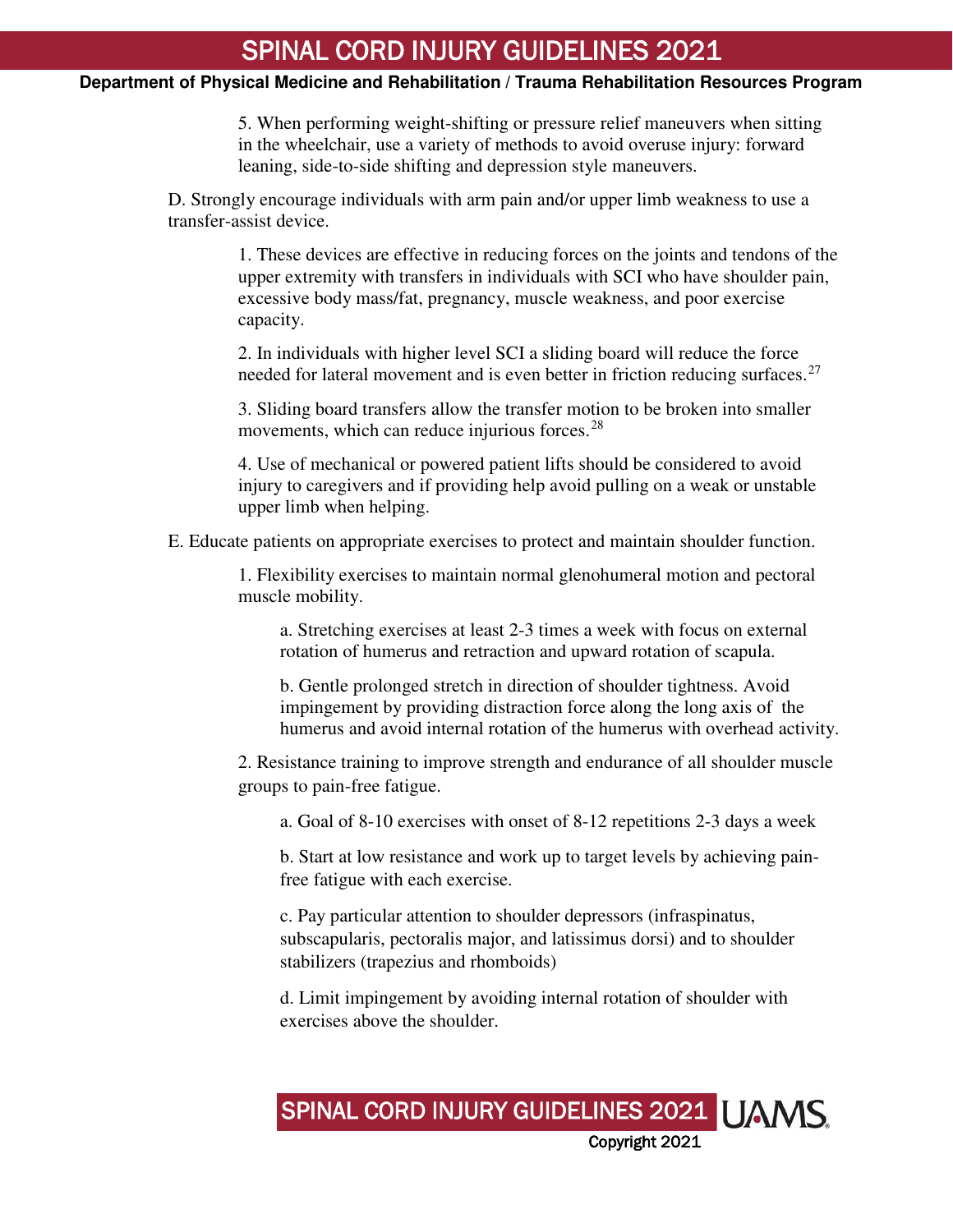#### **Department of Physical Medicine and Rehabilitation / Trauma Rehabilitation Resources Program**

F. Educate patients that recovery from injury or surgery must be a gradual process and inform them of the estimated recovery time (defined as the time until weight bearing is unrestricted).

1. Recovery times are as follows:

a. Endoscopic carpal tunnel release, 3 weeks.

b. Open carpal tunnel release, 8 weeks.

c. Rotator cuff decompression or repair, 6 months.

d. Nerve graft, 2-4 weeks.

e. Tendon transfers, 8 weeks after surgery before any functional rehabilitation can commence.

*This guideline was developed to improve health care access in Arkansas and to aid health care providers in making decisions about appropriate patient care. The needs of the individual patient, resources available, and limitations unique to the institution or type of practice may warrant variations.*

#### **Guideline Developers**

Developed by Drake Hardy, M3 in collaboration with the TRIUMPH Team led by Medical Directors Thomas S. Kiser, M.D. and Rani Haley Lindberg, M.D. Updated by Thomas S. Kiser, M.D. in 2021.

#### **Selected References**

-

<span id="page-10-7"></span><sup>&</sup>lt;sup>8</sup> Fitzgerald SG, Cooper RA Boninger ML, Rentschler AJ. Comparison of fatigue life for 3 types of manual wheelchairs. Arcives of Physical Medicine &Rehabilitation 82 (10) (2001): 1484-8.



<span id="page-10-0"></span><sup>&</sup>lt;sup>1</sup> Consortium for Spinal Cord Medicine. (2005). Preservation of upper limb function following spinal cord injury: A clinical practice guideline for health-care professionals. *Journal of Spinal Cord Medicine.*

<span id="page-10-1"></span><sup>2</sup> Sie IH, Waters RL, Adkins RH, Gellman H. Upper extremity pain in the postrehabilitation spinal cord injured patient. Archives of Physical Medicine & Rehabilitation 73 (1992):44-8.

<span id="page-10-2"></span><sup>&</sup>lt;sup>3</sup> Aljure J, Eltori I, Bradley WE, Lin JE, Johnson B. Carpal tunnel syndrome in paraplegic patients. Paraplegia 23 (1985): 182-6.

<span id="page-10-3"></span><sup>4</sup> Gellman H, Chandler DR, Petrasek J, Sie I, Adkins R, Waters RL. Carpal tunnel syndrome in paraplegic patients. Journal of Bone & Joint Surgery (American Volume) 70 (1988): 517-9.

<span id="page-10-4"></span><sup>&</sup>lt;sup>5</sup> Yang J, Boninger ML, Leath JD, Fitzgerald SG, Dyson-Hudson TA, Chang MW: Carpal tunnel syndrome in manual wheelchair users with spinal cord injury: A cross-sectional multicenter study. Am J Phys Med Rehabil 2009;88:1007–1016.

<span id="page-10-5"></span><sup>6</sup> Boninger ML, Impink BG, Cooper RA, Koontz A. Relationship between median and ulnar nerve function and wrist kinematics during wheelchair propulsion. Archives of Physical Medicine & Rehabilitation 85 (7) (2004):1141-5.

<span id="page-10-6"></span> $<sup>7</sup>$  Beckman CE, Miller-Porter L, Schoneberger M. Energy cost of propulsion in standard and ultralight wheelchairs in</sup> people with spinal cord injuries. Phys Ther 79 (1999): 146-58.